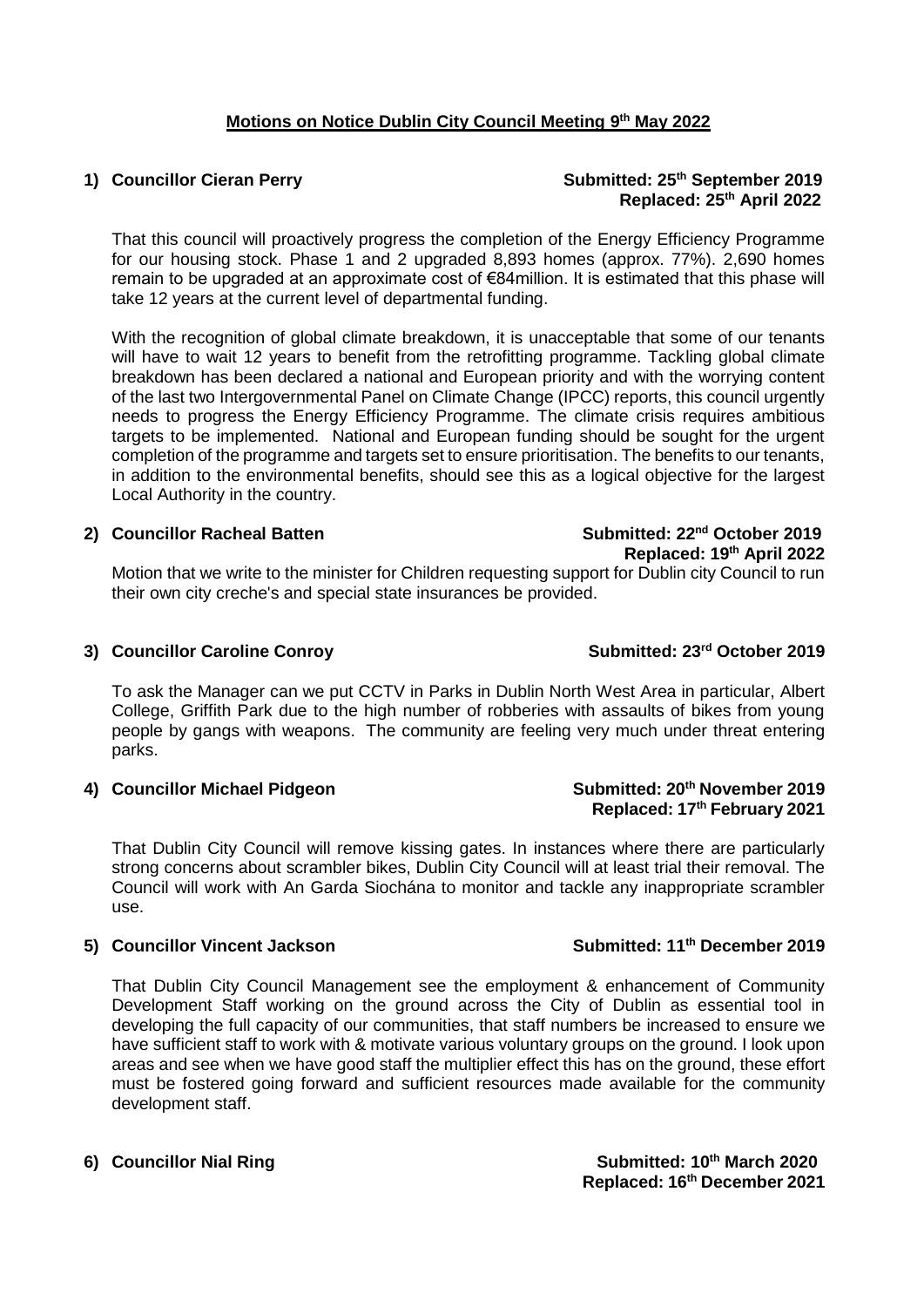That the Members of Dublin City Council note the disgraceful and contemptible decision of An Bord Pleanála to grant permission for c. 1,600 housing units at Holycross College and agrees that, in making this decision, An Bord Pleanála ignored the report of the Chief Executive which, inter alia, described the scheme as "alarming", ignored the 120 plus submissions against the development s thereby showing a total disdain for the opinions of the local community, and contemptuously disregarded the many requests for an Oral Hearing in this case.

The Members also note that this is the same "law unto themselves" body which refused permission for the Children's Hospital plans for the Mater Hospital site on the basis that the additional floors would infringe on the skyline and could be seen from O'Connell Street, yet which has allowed 18 storeys on this site which will be visible from a lot further than O'Connell Street. The former unilateral decision has left us waiting many years for a state of the art children's hospital and will ultimately cost the taxpayer in excess of €2bn more that the projected cost of the Mater Hospital alternative (Budgeted at €680m)

### **7) Councillor Carolyn Moore Submitted: 27th May 2020**

That Dublin City Council would move to strengthen its commitment to enhancing and preserving biodiversity in the city by ensuring that the schedule for trimming, pruning and maintenance of trees, shrubs, verges and scrub is completed within a timeframe which excludes the period of March 1st to August 31st.

### 8) **Councillor Catherine Stocker** Submitted: 27<sup>th</sup> May 2020

**Replaced: 31st March 2021** This council agrees that the provision of social housing through long term leasing agreements represents extremely poor value for money in the use of public funds, is more expensive over a 25 year period than buying outright at the outset would be and results in no asset at the end of the period. It also results in the financialisation of our basic right to housing and the marketing of social housing as a financial investment product. Recognising that this is an element of government housing provision policy, this council undertakes to write to the Minister for Housing and Local Government expressing our rejection of this policy and calling for an end to it.

### **9)** Councillor Tara Deacy Submitted:  $22^{nd}$  June 2020

Recognising the additional pressure on Dublin City Council on both Income and Expenditure arising from the Covid-19 crisis and further recognising the need to prioritise spending to reduce disadvantage this Council agrees to establish the Budget Consultative Group as a matter of urgency to enable more detailed examination of all options for Budget 2021.

### 10) **Councillor Declan Meenagh Submitted: 24<sup>th</sup> June 2020**

This local authority calls for a motion to support the right to Personal Assistance Service (PAS) for disabled people to have freedom, choice and control over all aspects of their lives to enable them to fully participate in an inclusive society as equals. Independent living means an individual can live with the freedom and control to have the same choices in life that everyone else has in terms of housing, transportation, education and employment. PAS is a tool for Independent Living that allows disabled people to live independently, providing individuals with the freedom and flexibility they need to live their lives as they choose. With PAS, disabled people are in control and direct the Personal Assistant (PA) to carry out tasks both inside and outside of the home, including personal care, domestic duties, assisting in day-to-day tasks such as shopping, support in the workplace or socialising. PAs should not be confused with 'Home Help' or Carers as they do not 'look after' or 'care for' a disabled person.

# **Replaced: 1st October 2020**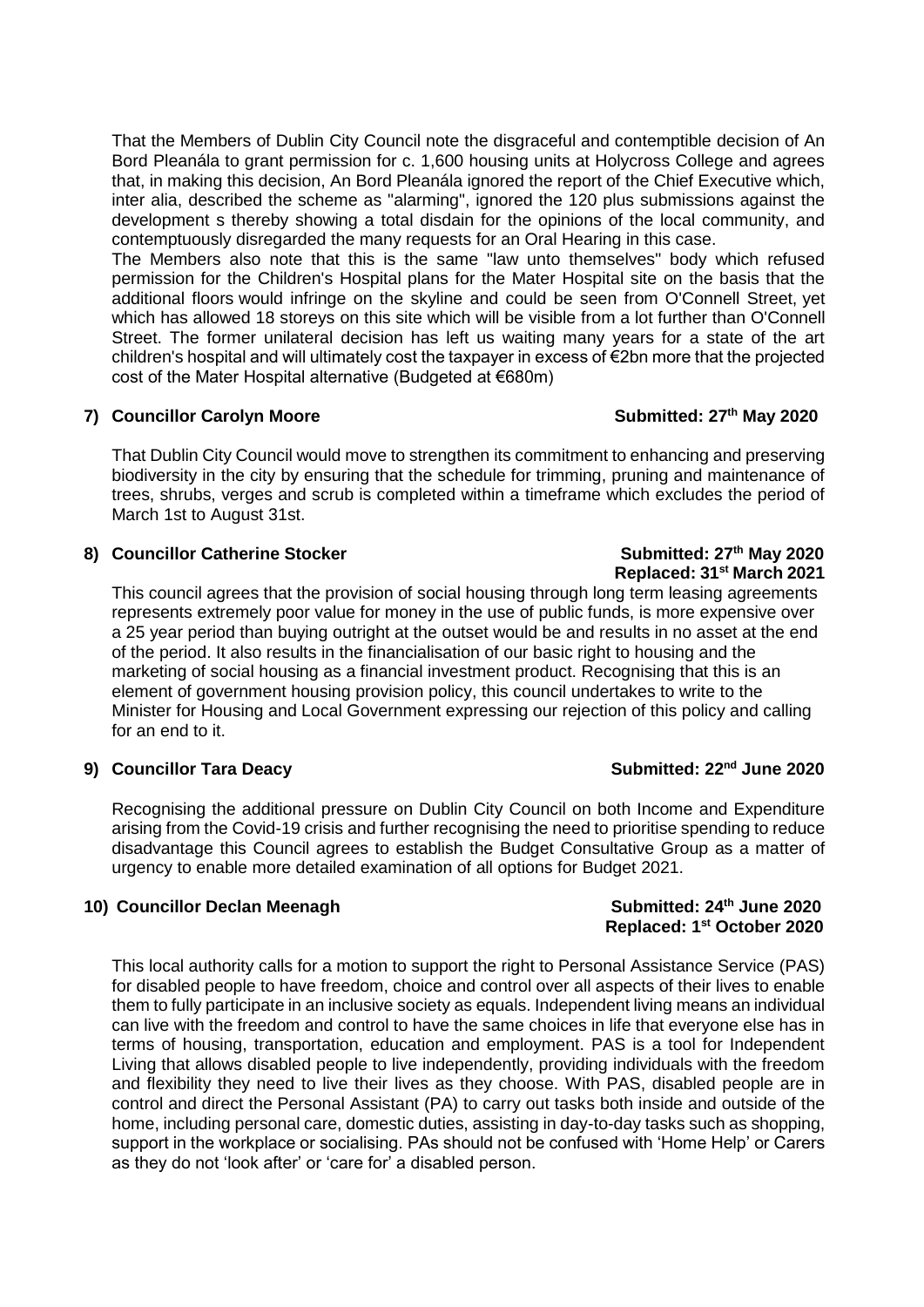In Ireland there is no standardised procedure for administrating personal PA hours. In 2017, 84% of those in receipt of PAS received less than three hours a day and 42% of these people were in receipt of between 1 and 5 hours a week, an average of 42 minutes a day, despite disability being a 24-hour issue. As far back as 1996, it was identified that an average need for 10 hours of PAS per person per week could only respond to essential personal care needs, not quality of life requirements and it would certainly not enable full active participation in the community.

30 years on and the Independent Living Movement in Ireland continues to strive for full independent living on behalf of disabled people; advocating for choice and control over their lives and full participation in society as equal citizens. A right to PAS for disabled people is fundamental to achieving that vision, however, currently there is no such right in Ireland. Considering the unanimous motion passed in Dáil Eireann on the 19<sup>th</sup> November 2019, this Local Authority recognises:

- In March 2018 Ireland formally ratified the UN Convention on the Rights of People with Disabilities (UNCRPD), which under Article 19 states that disabled people have the right to live in the community and have access to a range of in-home and other supports including PAS to support this.
- Its obligation to consult closely with disabled people and their representative organisations in policy development as enshrined in Article 4.3 of the UNCRPD which states that "in the development and implementation of legislation and policies…States Parties shall closely consult with and actively involve persons with disabilities, including children with disabilities, through their representative organizations", specifically in relation to services provided by this local authority which impact on disabled people's lives, such as planning, housing, transport, social inclusion and enterprise.
- The Motion passed in Dáil Eireann on the 19<sup>th</sup> November and as such reaffirms that PAS that supports disabled people to live independent lives should be legislated for as a right.

### **11)** Councillor Hazel de Nortúin **Submitted: 8<sup>th</sup> July 2020**

## **Replaced: 23rd March 2021**

Following on from the report: Rapid Assessment and Community Response to suicide and suspected suicide in Dublin South - commissioned after the rise in suicides in the Ballyfermot area, one of the further research pieces was around the connection between suicide in young women and domestic violence. Since then we've entered into a pandemic and we've seen a clear increase in Domestic Violence as one of the underline conditions of the restriction of movement.

Ballyfermot/Cherry Orchard doesn't have its own dedicated Domestic Violence worker and relies on the services in other areas.I'm asking that this Council, with support of the members, write to the Tusla DSGBV and support the call for a Domestic violence worker dedicated to the D10 area - for reasons outlined.

Also that Dublin City Council provides a space within their properties in Ballyfermot and Cherry Orchard to ensure ease of access to this much needed service.

### 12) **Councillor Michael Watters** Submitted: 16<sup>th</sup> September 2020

That Dublin City Council agree to immediately revoke, what appears to be a blanket policy of removing public litter bins from locations, where cases of anti-social behaviour/misuse of bins exist, as the removal of such bins does little or nothing to stop the illegal dumping of waste, yet denies law abiding citizens the opportunity of having a public litter bin to properly dispose of their waste, which thus leads to more litter in our public domain and continued dumping.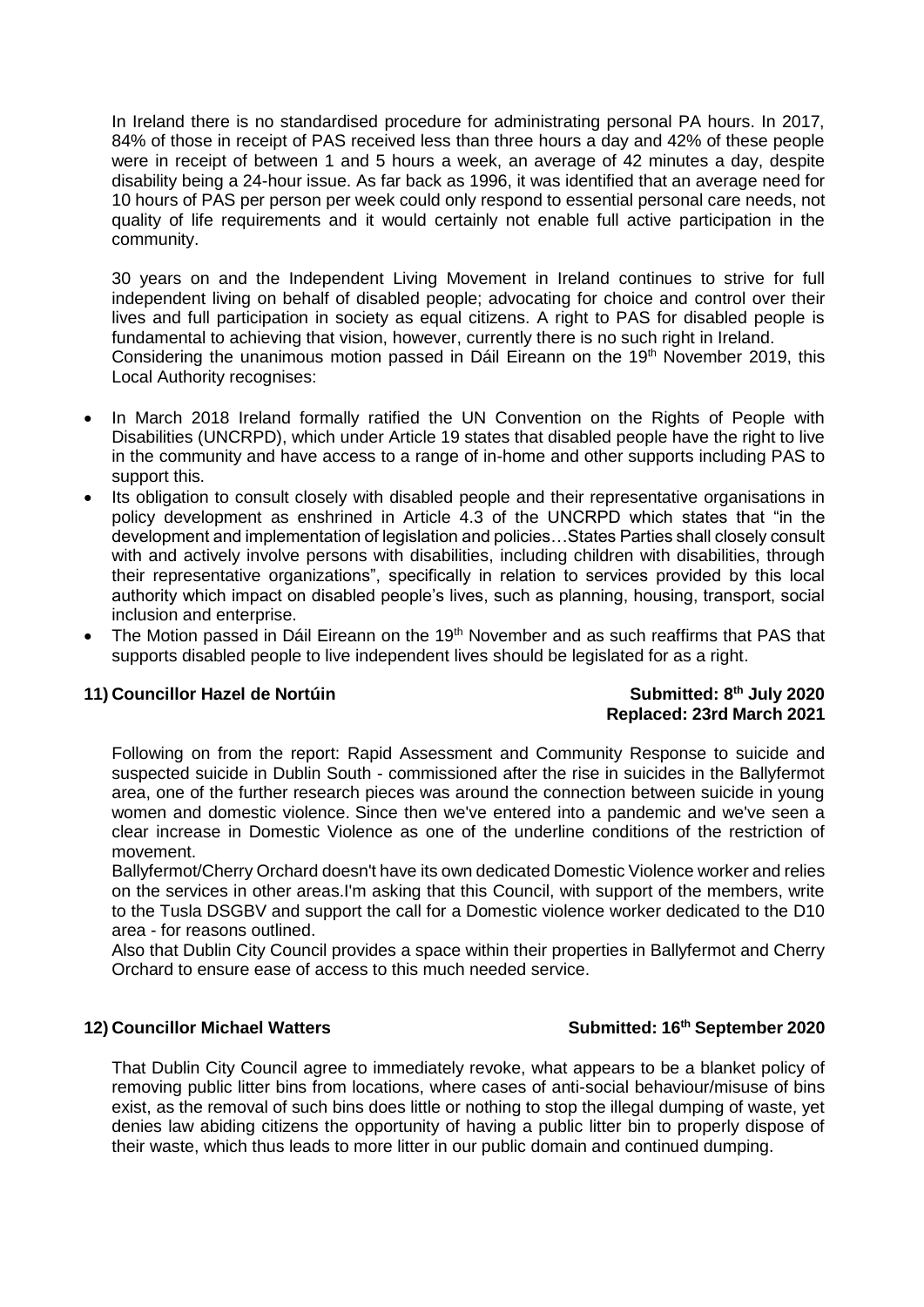#### **13)** Councillor Máire Devine Submitted: 21<sup>st</sup> October 2020

That this Council, in view of the historical commemorative importance of the part played in the1913 Lockout by William P. Partridge, Manager of the ITGWU office at No 122 Emmet Road, Inchicore, Dublin 8. (Emmet Hall) and from 1914 by Michael Mallin Chief of Staff Irish Citizen Army in the lead up to the 1916 Rebellion for, inter alia, storing rifles and ammunition for the Easter Rising and drilling and training volunteers, do hereby, in due, diligent and appropriate exercise of the powers vested in us by, inter alia, Section 51 of the Planning and Development act 2000 (as amended) resolve to add Emmet Hall to our List of Protected Structures and require our Chief Executive Officer to give due effect to this resolution and, furthermore, we call on the Minister for Culture, Heritage and the Gaeltacht to designate the premises as a National Monument, to be acquired from its present owner(s) at a fair Open Market Value (OMV), reinstated to its 1913-1916 specification and pristine condition, to be known as 'The Lockout Museum' and to be occupied and operated on this basis, going forward in perpetuity, as a Community/Commemorative Place.

### **14)** Councillor Joe Costello Submitted: 21<sup>st</sup> October 2020

### **Replaced: 15th December 2020, 31st March 2021, 23rd September 2021**

To ask the Chief Executive to write to the Minister for Justice requesting her to consult with her counterpart in Northern Ireland with a view to synchronising the legislation on the sale of fireworks in the North with that in the Republic so that the main source of illegal fireworks is closed.

### 15) **Councillor Michael MacDonncha** Submitted: 25<sup>th</sup> November 2020

This Council notes the centenary of the passing by the British Parliament at Westminster of the Government of Ireland Act in December 1920, the Act which provided for the Partition of Ireland. We recall the deep injustices, divisions and conflict caused by this Act. We reiterate our support for the Good Friday Agreement and the political process arising from it, including the revoking of the Government of Ireland Act. We reaffirm our support for the self-determination of the people of Ireland as expressed in Article 3.1 of Bunreacht na hÉireann and for the bringing about of a United Ireland "by peaceful means with the consent of a majority of the people, democratically expressed, in both jurisdictions". Accordingly we call on both the Irish and British governments to fully implement the Good Friday Agreement and all their obligations with regard to the rights of citizens; we call on the British government to agree to set a date for the Irish Unity referendum as provided in the Agreement; we call on the Irish government to work for this outcome. We stand ready as a Council to work with all statutory bodies and with civic society to plan and prepare for the referendum on Irish Unity and for a positive outcome to the referendum.

### 16) Councillor Cat O' Driscoll **Submitted: 25<sup>th</sup>** November 2020

This City Council agrees to install a Changing Places toilet facility in 10 premises within the city. Changing Places Toilet Facilities are different from standard accessible toilets. They provide extra equipment like a hoist and an adult sized changing bench. In Ireland there are only 15 Changing Places Toilet Facilities.

### **17)** Councillor Tom Brabazon Submitted: 11<sup>th</sup> January 2021

That this council instructs the Chief Executive and calls upon the Chief Executive of the NTA to carry out the democratic will of this Council as expressed by the amendment of the Housing Land Initiative Report of on the  $9<sup>th</sup>$  January 2017. This report was the foundation document of the Procurement and Disposal Process of the Oscar Traynor Road site which was passed by a 100% vote by Councillors in favour of the amendment on the 9<sup>th</sup> January 2017, the wording of which was (**in bold**) below: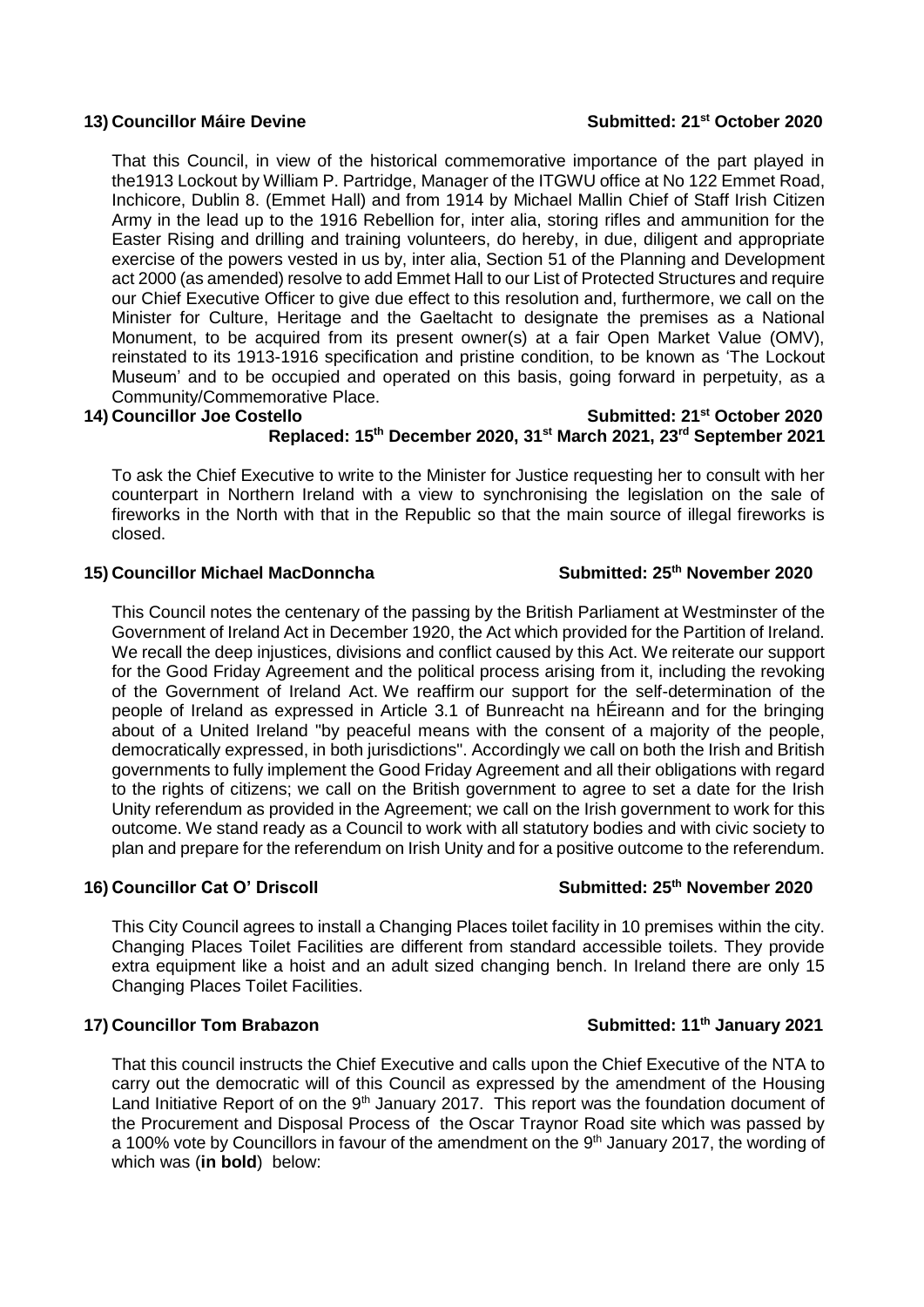"Dublin City Council has recently met with residents of Lorcan Estate and public representatives from the North West and North Central Area. It is proposed to put in place a Local Consultative Forum to ensure that there is fair and ongoing engagement and consultation with Community Interests in the area. The exact consultation structure can be agreed between the Area Committees and the local Area Managers and their teams *but will include representatives of Lorcan Estate, Castletimon Estate, Woodlawn Estate, Aulden Grange Estate, Santry Court Estate and Gaelscoil Cholmcille. 1. This forum will be consulted by those drawing up the statutory Master Plan. 2. The Masterplan will then be presented to the City Council for approval."*

As neither 1: *1. This forum will be consulted by those drawing up the statutory Master Plan* Nor 2: *2.The Masterplan will then be presented to the City Council for approval."*

have ever been completed, it is incumbent upon the Chief Executive to complete these two steps immediately and should have done so "before" the Oscar Traynor Road was presented for disposal.

#### 18) Councillor Keith Connolly **Submitted: 20<sup>th</sup> January 2021**

That Dublin City Council expedites the joint part 8 for site 31 of the Ballymun Local Area plan in conjunction with Ballymun Kickhams; and that the club are furnished with the report on the site by Dublin City Council.

### 19) Councillor Janet Horner Submitted: 20<sup>th</sup> January 2021

That Dublin City Council agrees to develop a strategy to eliminate footpath parking in the city recognising that while it is currently an offence, it is widespread throughout the city and represents a significant obstacle and threat to the safety of all who use the streets but most especially people with disabilities and those using buggies or prams.

#### **20)** Councillor Damien O' Farrell Submitted: 17<sup>th</sup> February 2021

That this Council through our Dublin City Development Plan 2022 - 2028 will palpably improve the lives of people with disabilities in our City.

This Council calls on the Government to:

- Work with family carers to deliver the services and supports that their loved ones need and immediately end the practice of compiling and storing secret dossiers on children using information gathered by health, education and social care professionals shared without the express consent of their parents;

Relax the Carer's Allowance means-test by raising the income disregard thresholds in order to increase eligibility and payments;

- Further increase the annual Carer's Support Grant;

- Increase Carer's Allowance & Carer's Benefit in every budget over 5 years;

- Establish a discretionary fund for Covid-19 utility debt to aid carers and people living with a disability struggling with heating and electricity costs;

- Extend eligibility for Carers Benefit to the self-employed;

- Extend an automatic GP Visit Card to all recipients of the Carer's Support Grant; -Create an Emergency Talk Therapy Fund to provide sessions with an accredited counsellor or therapist in the private system for carers on referral from a GP;

- Ensure that Family Carers get the respite they need by building up respite capacity, including delivery of hours and overnights through a doubling of public expenditure; -Prioritise the full resumption of respite Day Services in the re-opening and implement the

#### **21) Councillor Janice Boylan Submitted: 23rd February 2021 Replaced: 29th April 2021**

 **Replaced: 17th February 2021**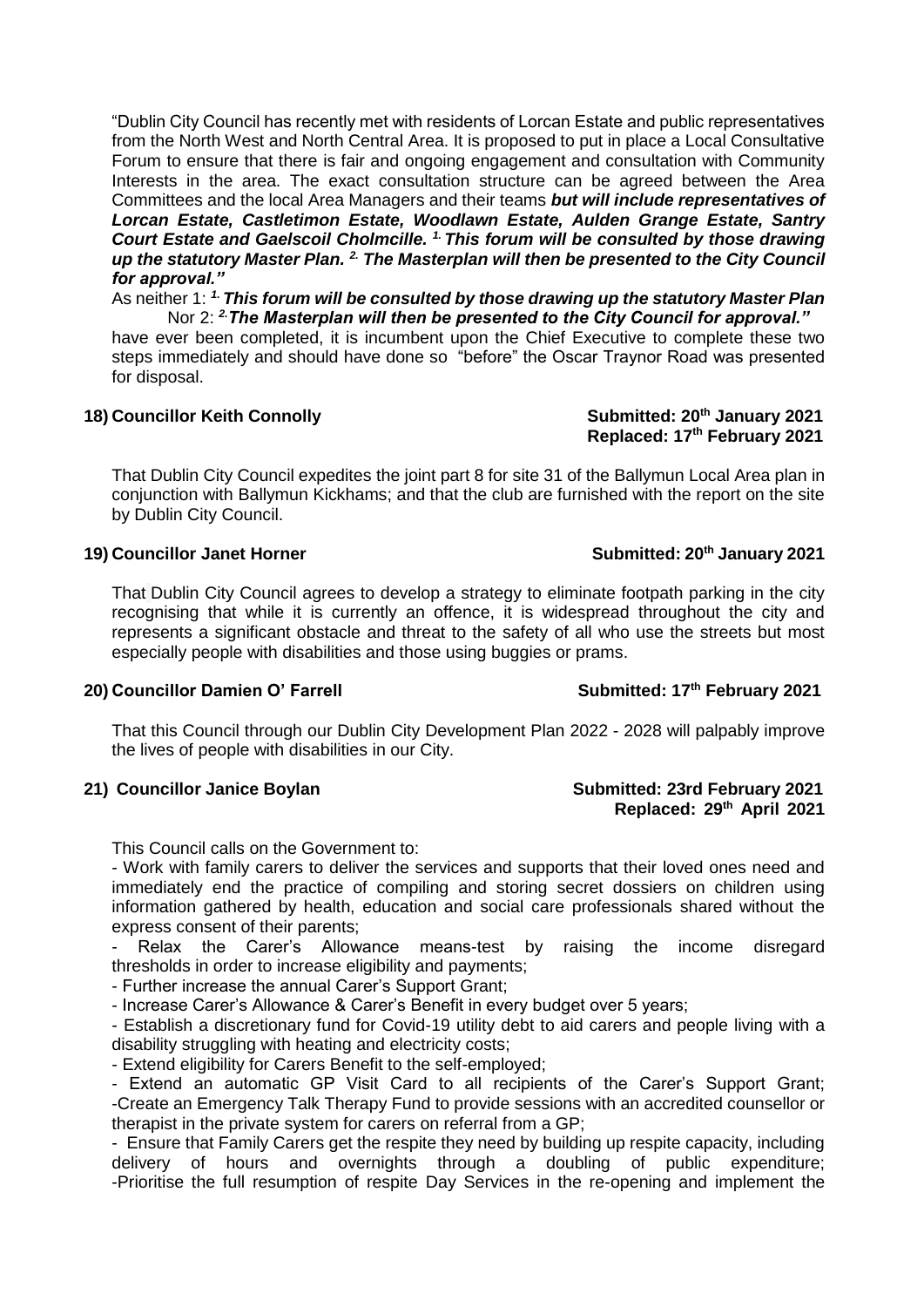standardisation of the provision of free transport to and from these vital services; - Update and publish the National Carers' Strategy in 2021, with a dedicated budget and timeframe to ensure the implementation of all actions.

### **22)** Councillor Tina MacVeigh Submitted: 31<sup>st</sup> March 2021

That this Council will develop a 'Youth Friendly City' strategy.

### **23)** Councillor Larry O'Toole Submitted: 18<sup>th</sup> May 2021

That Dublin City Council supports the call for the release of Julian Assange and for all charges against him to be dropped and that we fully support the National Union of Journalists campaign to oppose Mr Assange's extradition, which states:

'We condemn the detention of Julian Assange pending his extradition proceedings. We further condemn the attempted use of the US Espionage Act to prosecute Assange for his work exposing the war crimes committed by US service personnel in the Iraq and Afghan war logs. It is our view that the use of these judicial measures by the US constitutes a grave threat to free speech and a free press. It further notes that this attempted prosecution is without precedent in US law."

### **24)** Councillor Noeleen Reilly **Submitted: 22<sup>nd</sup> May 2021**

#### That this Council accepts that Dublin City Council is failing in its Responsibility to tackle Anti-Social Behaviour within our tenancies putting the safety and wellbeing of our other tenants and those in Private homes at Risk. Dublin City Council must have a Zero Tolerance Policy to Anti-Social behaviour and Criminal Activity within our properties.

### **25)** Councillor Sophie Nicoullaud Submitted: 2nd June 2021

To ask the Chief Executive to write to the Department of Social Protection to ask not to cut funding for 2022 for Ballyfermot-Chapelizod Partnership. 498 babies were born in this area in 2019, and it is expected to grow year on year with housing provision in the area Cherryorchard. This area is hit by financial cut with the Dublin City Council URDF fund did not materialise for Cherryorchard which leaves plans for the community and social local development for this disadvantage area in jeopardy.

### **26)** Planning and Urban Form SPC Submitted: 5<sup>th</sup> July 2021

In light of the consent by the Executive to the submission of a planning application by Hammerson for Moore Street, despite a refusal by Hammerson to allow City Council access to 1916 buildings for survey purposes, this committee proposes to add the facade of no.18 Moore Street - identified in the Shaffrey Conservation Report 2011 on behalf of Chartered Land as a 19th century structure but destined for demolition by Hammerson - to the list of protected structures.

### **27) Protocol Committee Submitted: 29th July 2021**

Dublin City Council,

### having regard to the Charter of Fundamental Rights of the European Union,

- having regard to Article 2 of the Treaty on European Union (TEU),
- having regard to the European Convention on Human Rights and the related case-law of the European Court of Human Rights,

 **Replaced 23rd September 2021**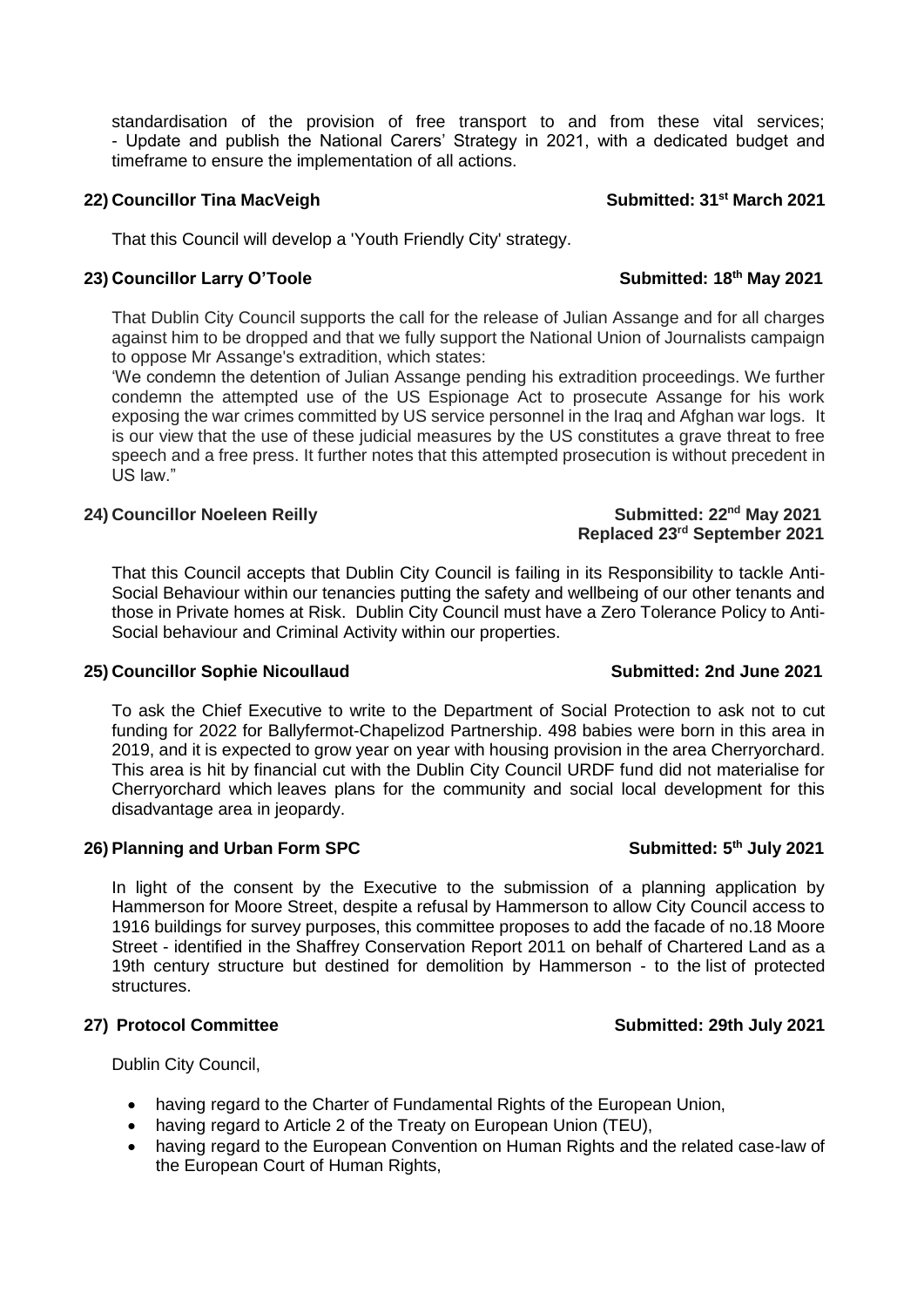- having regard to the Universal Declaration of Human Rights,
- having regard to the resolution of the European Parliament on the declaration of the EU as an LGBTIQ Freedom Zone,
- having regard to the council resolution of the City of Lisbon on the declaration of the city as an LGBTIQ Freedom Zone,
- a) whereas LGBTIQ rights are human rights and the right to equal treatment and nondiscrimination is a fundamental right enshrined in the EU Treaties and in the Charter, and should be fully respected;
- b) whereas since 2019, over 100 regions, counties and municipalities across Poland have adopted resolutions declaring themselves free from so-called LGBTI ideology or have adopted 'Regional Charters of Family Rights';
- c) whereas in November 2020, the Hungarian town of Nagykáta adopted a resolution banning the 'dissemination and promotion of LGBTQ propaganda';
- d) whereas these resolutions discriminate directly and indirectly against LGBTIQ people and have as direct consequence the increase in acts of violence, intolerance and hate speech directed against LGBTIQ persons or against persons who are considered to be LGBTIQ, according to a study conducted by the European Union Agency for Fundamental Rights in May 2020;
- e) whereas the Commission has rejected applications for EU funding under its town twinning programme from Polish towns that had adopted LGBTI-free zones or family rights resolutions; whereas all EU funds managed under the Common Provisions Regulations 2021-2027 must respect the principle of non-discrimination and respect fundamental rights as set out in the Treaty, including on the basis of sexual orientation;
- f) whereas while LGBTIQ persons in Poland and Hungary face systematic discrimination, this is also an issue across the EU, with little to no progress being made in alleviating the persistent discrimination, hate speech, hate crimes and harassment against LGBTIQ people; whereas LGBTIQ persons in every Member State still face a higher rate of discrimination in all areas of life, including at work and at school, and a high prevalence of physical, emotional and sexual attacks, both online and offline, which leads to a worrying suicide rate among young LGBTIQ people, and especially among young transgender people;
- g) whereas combating inequality in the EU is a shared responsibility, requiring joint efforts and action at every level of government, and especially by local and regional authorities, which have a key role to play in this, being responsible for implementing three quarters of EU legislation and fostering equality and diversity;
- h) whereas recognition, protection and advancement of the human rights of LGBTIQ people in Western Balkans is a crucial step in the EU accession process for the countries in the region, and considering that local LGBTI initiatives in fighting everyday discrimination and hate crime are key to raising awareness and fostering compliance;
- i) whereas the Party of European Socialists Group in the European Committee of the Regions, together with the Renew Europe, European Alliance and the Greens, have called on the Committee to take a strong stance against breaches of LGBTIQ people's rights, such as the development of zones free from so-called LGBT ideology;

In view of the above, Dublin City Council deliberates: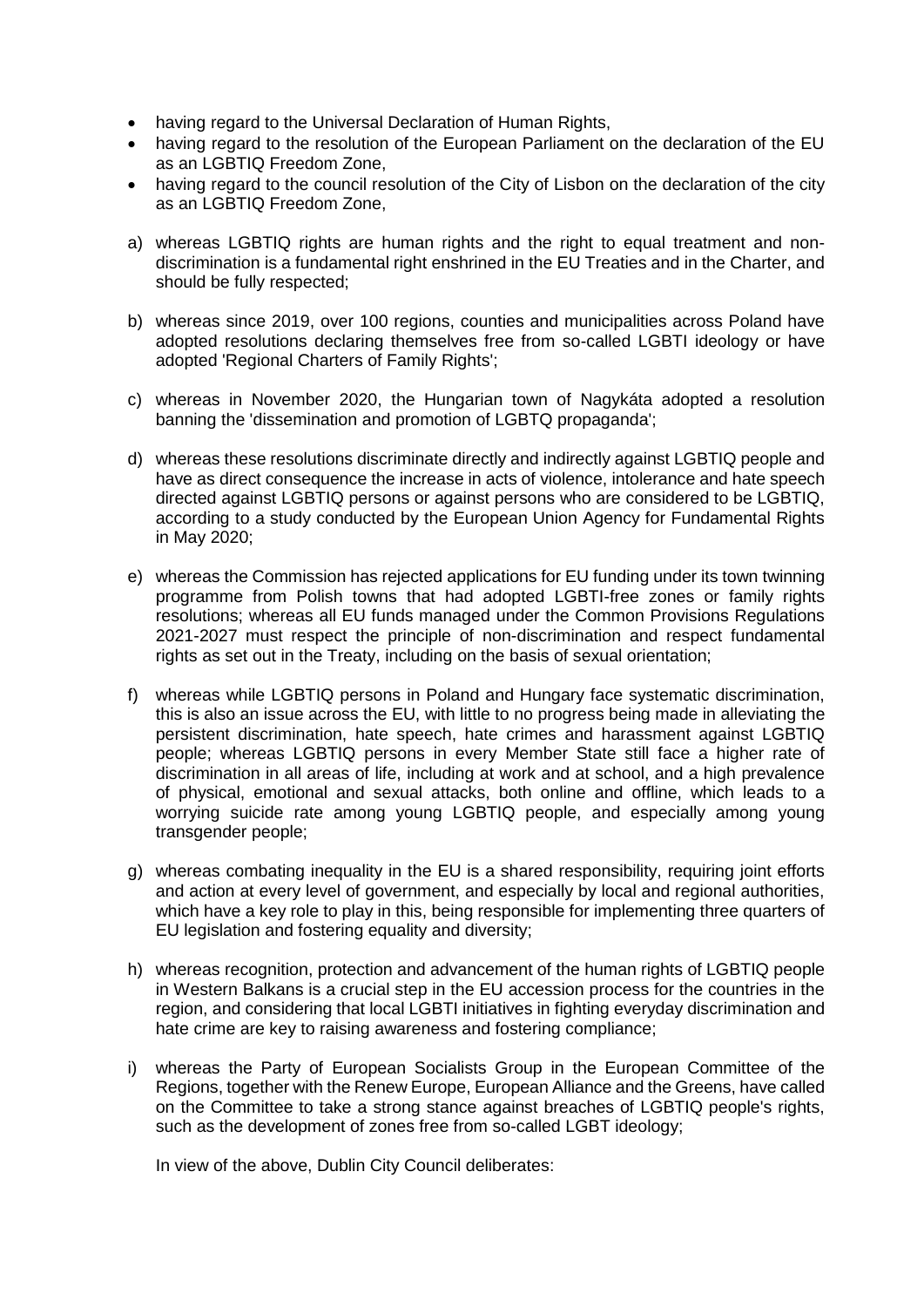- 1.) to declare Dublin City as an LGBTIQ Freedom Zone, following the European Parliament's declaration for the European Union of 11 March 2021, and commit to public policies promoting and protecting LGBTIQ rights on the one hand, and explicitly sanctioning structural discrimination mechanisms on the other;
- 2.) to condemn the action of the Polish and Hungarian governments against LGBTIQ rights, in clear disregard of the Charter of Fundamental Rights of the European Union and the Universal Declaration of Human Rights, and every other form of discrimination against LGBTIQ persons;
- 3.) to continue to fly the Rainbow flag on the City Hall for one week during Pride Month.

### **28)** Councillor Dermot Lacey Submitted: 23<sup>rd</sup> March 2022

In the interests of good planning and upholding the integrity of the City Development Plan in the minds of Citizens this Council agrees to write to the Minister for Housing and Local Government to withdraw the Specific Planning Policy Requirements provisions that enables Ministerial Guidelines to override such plans and lead to the probability of An Bord Pleanala continuing to ignore democratically agreed City and County Development Plans. The Council further agrees to circulate this Motion to all Councillors to encourage a united approach on this issue.

### **29)** Councillor Deirdre Heney Submitted: 23<sup>rd</sup> March 2022

That this City Council consider introducing a pilot scheme whereby motorists wishing to reverse into his or her driveway be given a right of way to do so as this is the safest way to park a vehicle in a driveway.

### **30)** Councillor Mannix Flynn **Submitted: 27<sup>th</sup>** April 2022

That this meeting of DCC call on the management of the Artane Band and the Artane School of Music and the GAA to change the uniform and change the name of the Artane Band.

The symbol of the Artane Band, its uniform, its name, its insignia and its history are deeply traumatising and hurtful to the many thousands of us who were incarcerated in industrial and reform schools run by the Christian Brothers and other religious organisations. Indeed, many children from the mother and baby homes were incarcerated in Artane. Many more were press ganged into the band where children suffered horrendous abuse, sexual and otherwise, in the band room. Today, many of us still carry these scars and we find it wholly unacceptable in this day and age having gone through all of the various inquiries including the Ryan Report, and the many horrors of child sexual abuse that the Artane Band still marches under that banner and in the uniform of the residential industrial School, Artane, St Josephs where it was formed over 150 years ago. It is no excuse in this day and age to say that the children in the present band are well looked after or that the children in the band at present are going to be in anyway hurt by a change of uniform and change of name. In a world of political correctness, in a world where symbols of this nature are being frowned upon, one only has to site the symbols of slavery and the decommissioning of public monuments etc. to realise that the time has come, and long overdue, that the oppressive symbols of the Artane Band, its uniform and its name, be consigned to history.

It is absolutely outrageous that the National sports field, that the likes of the GAA and indeed RTE would blatantly display these symbols and this band without having any regard whatsoever for the ongoing dreadful suffering many thousands of children had to endure in residential institutions.